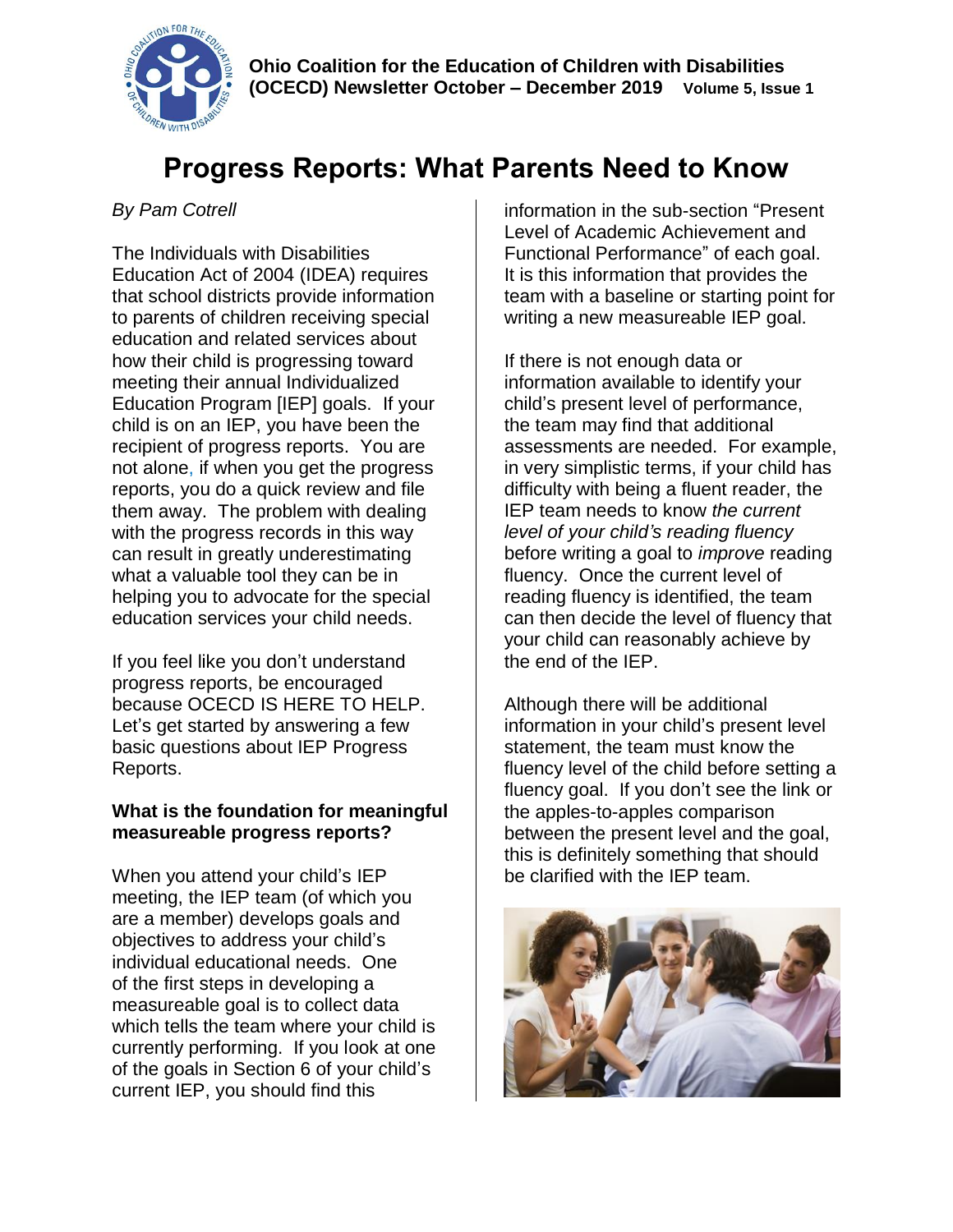



Let's take it one step farther. It is the data in the present level and the measureable IEP goals that make it possible for your child's special education provider(s) to write meaningful progress reports that show if your child is making progress.

*If you don't have a measureable present level and the IEP goal is not written in measureable terms, you are not going to be able to tell if your child is making progress. Now that is important!*

#### **How frequently is the school district required to provide a written progress report?**

As it states on the current Ohio IEP form and in the Ohio Operating Standards for the Education of Children with Disabilities, progress reports to the parent of a child with a disability are required *at least as often* as report cards are issued to all children.



If the school district provides interim reports to all children, IEP progress reports must be provided to all parents of a child with a disability. Of note, the IEP team may determine that a student's individual needs require more frequent progress reports than when all children receive report cards. An example may be that all students get report cards every 9 weeks, but your child's individual needs require progress reports on a particular goal every 4.5 weeks. If you feel you need more frequent progress reports, this is something you can discuss with the IEP team.

#### **In addition to deciding the frequency of progress reports, what other decisions are IEP teams required to make about progress reports?**

The IEP team is also required to document on each individual goal the *method* that will be used to measure your child's progress.

Below each of your child's measureable annual goals, there are checkboxes lettered  $A - K$ . The options on the current IEP form are: Curriculum-Based Assessment, Portfolio, Observations, Anecdotal Records, Short-Cycle Assessments, Performance Assessments, Checklists, Running Records, Work Samples, Inventories, and Rubrics. Click on the link below to view a description of  $A - K$ .

[https://docs.google.com/document/d/17](https://docs.google.com/document/d/17UYrz52yIdOeyyHEiiaVUqDG0HKi21ukZgf22SxRJdA/edit?usp=sharing) [UYrz52yIdOeyyHEiiaVUqDG0HKi21ukZ](https://docs.google.com/document/d/17UYrz52yIdOeyyHEiiaVUqDG0HKi21ukZgf22SxRJdA/edit?usp=sharing) [gf22SxRJdA/edit?usp=sharing](https://docs.google.com/document/d/17UYrz52yIdOeyyHEiiaVUqDG0HKi21ukZgf22SxRJdA/edit?usp=sharing)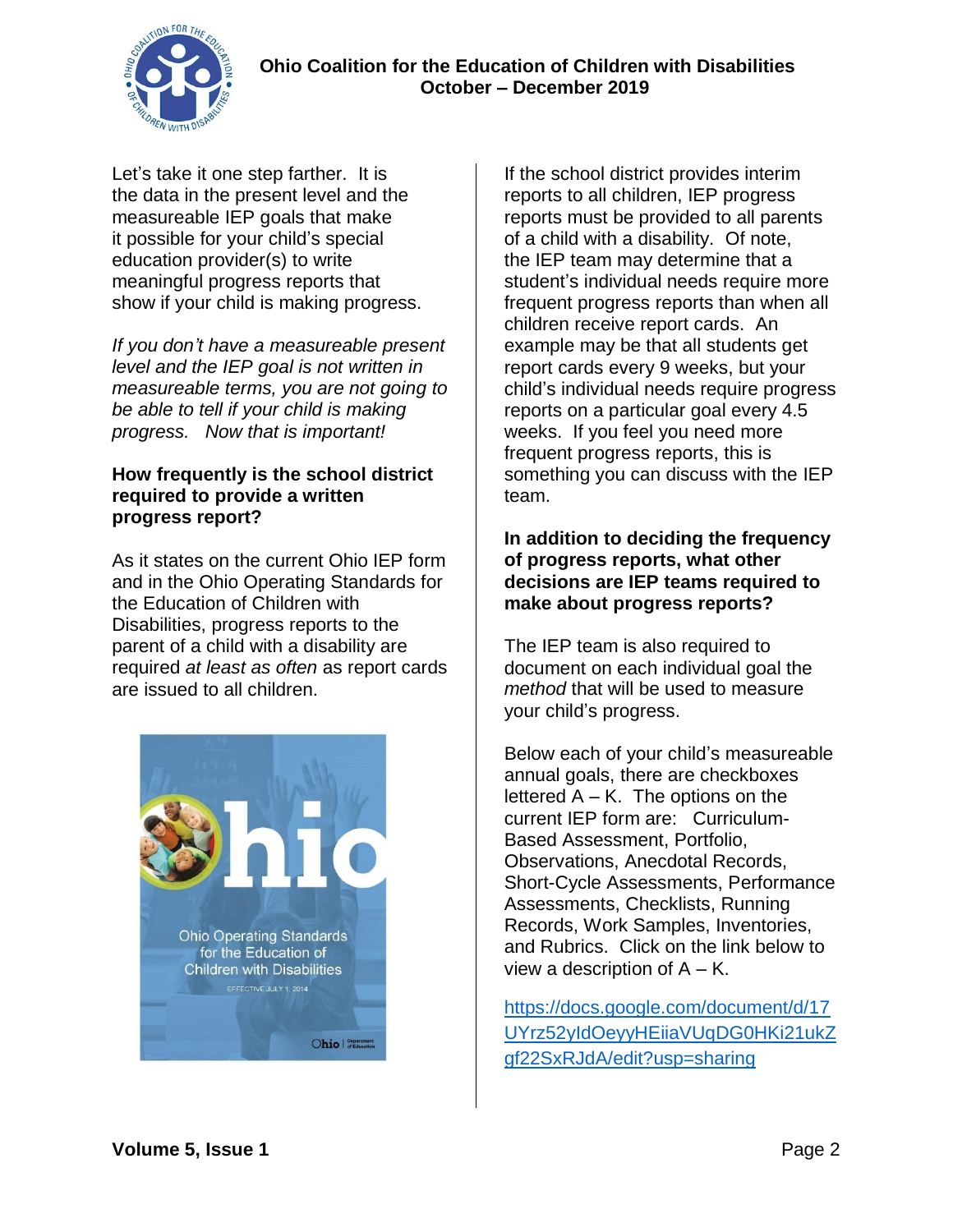

It is up to the IEP team to determine the best way to monitor progress on each of the goals in the IEP. Remember that if "observations" is selected as a methodology, there should also be at least one written methodology to support the observations.

## **What should I do with my child's progress reports when I get them?**

The first thing you can do is have a copy of your child's current IEP in front of you as you are reviewing the progress report, since you might not have looked at the IEP goals recently.

Review the present level, the IEP goal itself, and any objectives or benchmarks. Ask, what is my child expected to do, at what level, by when? Once you have refreshed your memory about the details of the IEP goals and objectives, it will be much easier to correlate the progress report. Consider one goal at a time and then the progress report on that goal, before you move to subsequent goals.

## **What kind of information may I expect to be included in the progress report?**

You can expect concrete information or data that lines up with the goal, that very specifically tells you where your child is performing at the time of the reporting period. If your child's measureable goal states that he/she will perform a task with 80% accuracy or get 8 out of 10 words correct in each of 4 trials, you can expect to see those measures reported in the progress report.

A progress report that does not provide data, but rather states "Adequate Progress" or "Making Progress" is not an appropriate progress report. Although there may be a component of your child's progress monitoring that includes observations, there should be data to back up the observations.

If the progress report indicates that work has not begun on a goal in the IEP, it is fair to ask your child's special education provider to explain why your child has not started working on the goal.

Of note, the Ohio Department of Education (ODE) has made available to school district's a form for reporting progress. However, it is an optional form. Your school district is permitted to use their own form, as long as it includes the necessary information to allow you to know if your child is making progress.

## Form OP-6A Progress Report

[https://drive.google.com/file/d/1yocnnec-](https://drive.google.com/file/d/1yocnnec-YleVnzXdumoHYJzRTi1zvF_u/view?usp=sharing)[YleVnzXdumoHYJzRTi1zvF\\_u/view?us](https://drive.google.com/file/d/1yocnnec-YleVnzXdumoHYJzRTi1zvF_u/view?usp=sharing) [p=sharing](https://drive.google.com/file/d/1yocnnec-YleVnzXdumoHYJzRTi1zvF_u/view?usp=sharing)

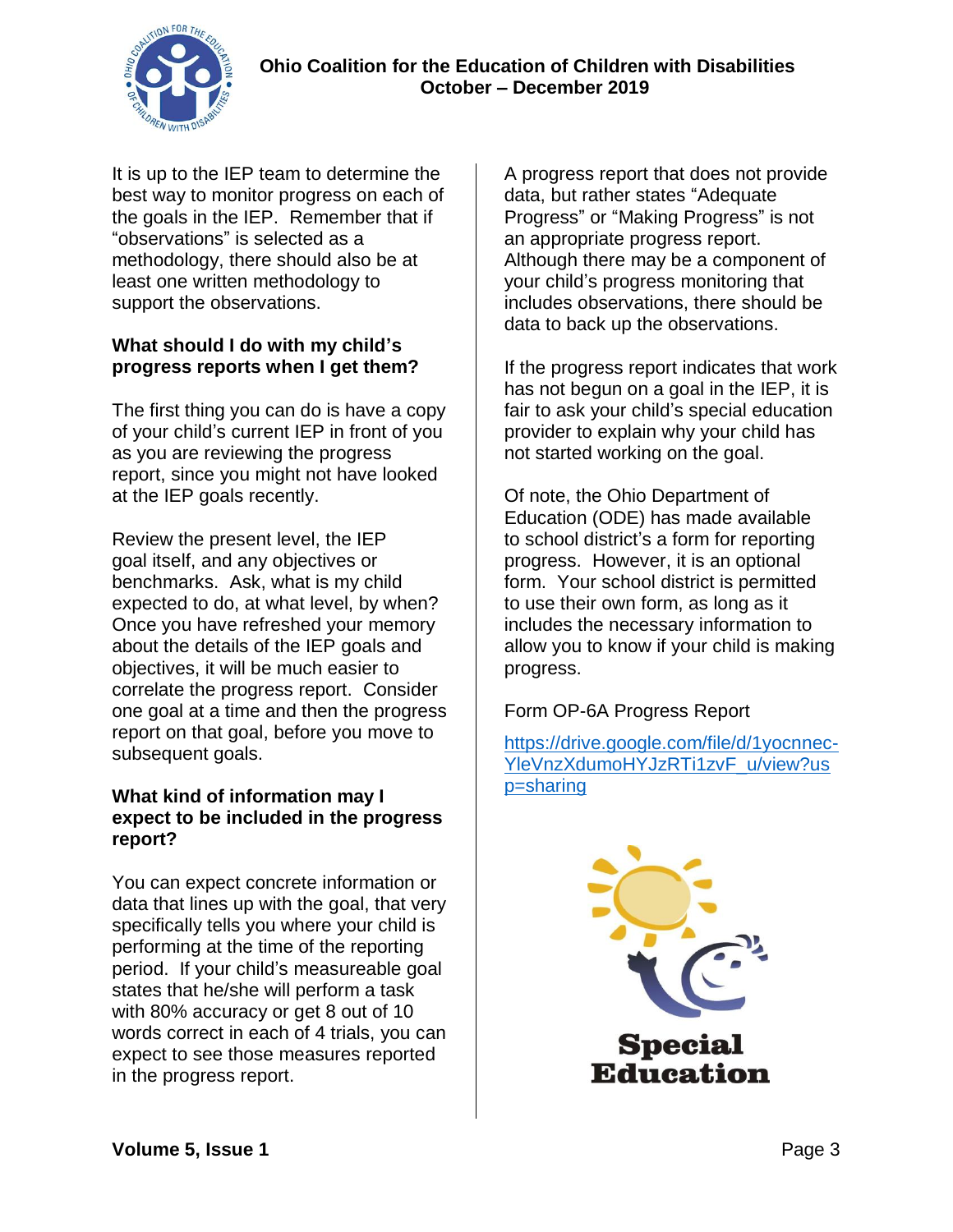

## **What options do I have if my child is not making progress?**

You may want to begin with a discussion with the intervention specialist, therapists, or other school personnel that are working with your child on this particular goal. Do they have ideas about why the expected progress is not occurring? Utilize their expertise to enhance your understanding.

Other questions you may want to ask:

- 1. Are there proper supports in place that should allow your child to progress?
- 2. Does the IEP team need to be reconvened, or at least the IEP team members who play a role with the goal in question?
- 3. What corrective action needs to be taken?
- 4. Does the goal need to be modified? Is a change needed in the methodology of the specially designed instruction? (An example may be that a particular reading program is not working for your child.)

If your child is not making progress, the team must find out why and make the needed adjustments.

PACER Center suggests that when your child is not making progress that your child may need changes in special education or related services, assistive technology, curriculum, method of instruction, or in the educational setting where the IEP goal is being implemented.

See:<https://www.pacer.org/parent/>

## **What if my child masters a goal much quicker than anticipated?**

Progress reports may show that a child has met the goal much quicker than the IEP team had anticipated. Depending on how far away the end date on the IEP is, you may consider requesting that the IEP team reconvene to consider if an additional goal(s) needs to be written. There is no need to wait until the annual IEP review to add additional goals.



## **Are Progress Reports required only on my child's IEP goals**?

For transition-aged students (beginning at age 14 or younger, if determined necessary by the IEP team), the school district also is required to report on the progress that your child is making in meeting the postsecondary goals in the IEP.

Per the Ohio Department of Education, "the postsecondary progress report is to be completed and distributed as frequently as the IEP goal progress report. The postsecondary transition progress report must summarize the outcome of transition services at the time of the reporting period.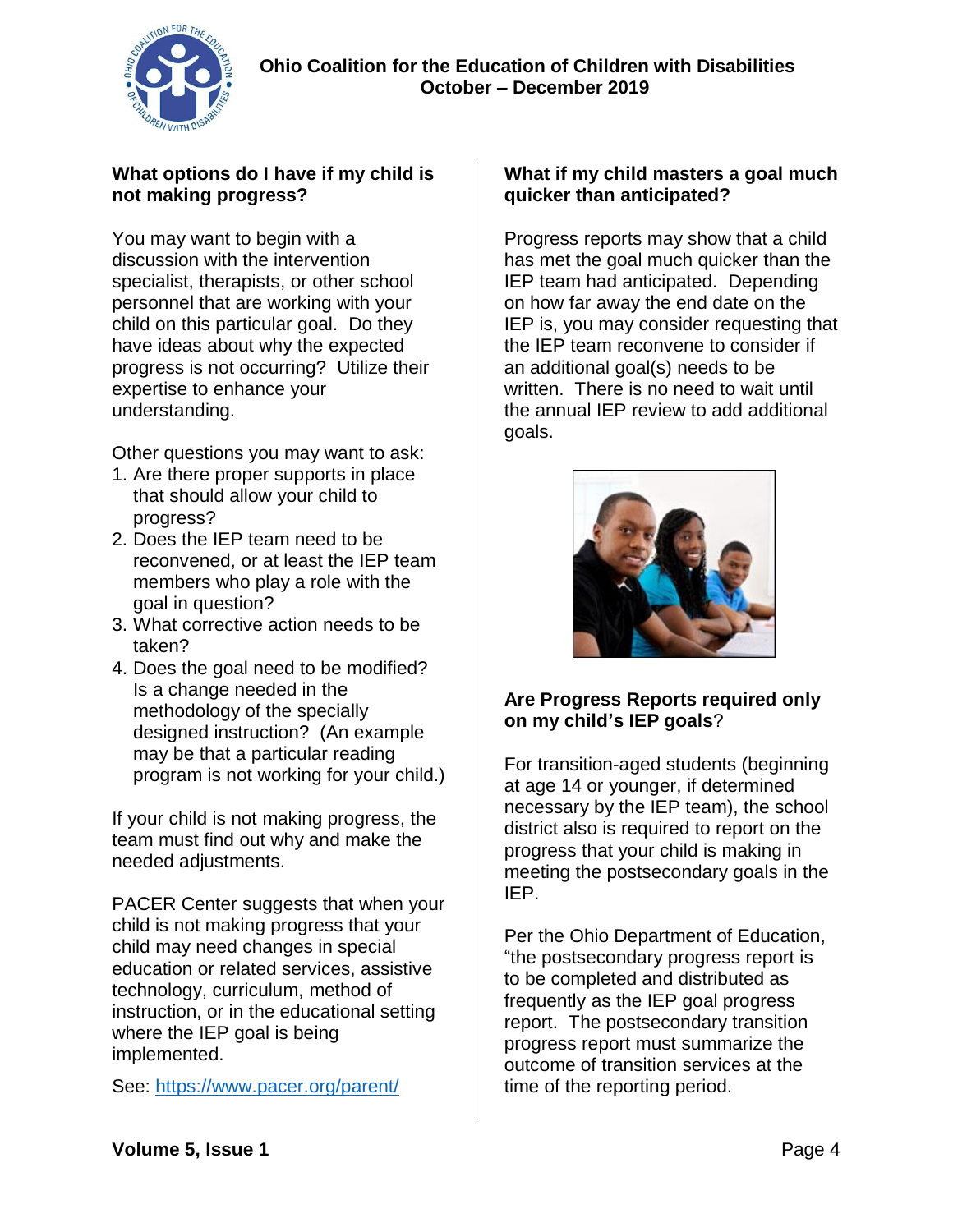

The postsecondary transition progress report must summarize the outcome of transition services at the time of the reporting period. It must indicate the status of the student toward completion of the transitional service and activities. Have they started? Are they in progress? Has it been completed?"

Form OP-6B Transition Progress Report

[https://drive.google.com/file/d/148UVAV](https://drive.google.com/file/d/148UVAVx_8iaU14NmSjC0cNQ2A1prHggk/view?usp=sharing) [x\\_8iaU14NmSjC0cNQ2A1prHggk/view?](https://drive.google.com/file/d/148UVAVx_8iaU14NmSjC0cNQ2A1prHggk/view?usp=sharing) [usp=sharing](https://drive.google.com/file/d/148UVAVx_8iaU14NmSjC0cNQ2A1prHggk/view?usp=sharing)

*From the Ohio Department of Education*

### **What can I do if I don't understand my child's progress report?**

If you still have questions after reviewing the progress report and correlating it with the current IEP, you may consider contacting the special education provider that is responsible for collecting the data and reporting progress on the given goal.

Possibly a more detailed explanation about how the data was collected or even viewing the actual data will help. Your child's intervention specialist or therapist may be able to assist you by creating a graph or chart to allow you "to see" your child's progress.

In summary, progress reports are an invaluable tool to you as a parent of a child on an IEP. These reports allow you to monitor your child's progress on their IEP goals throughout the year and to know if your child has mastered a goal by the end of the annual IEP.

Progress reports can be used to help demonstrate if your child is receiving a free, appropriate, public education (FAPE) as they are entitled to receive. They can help you to know when adjustments need to be considered and when to request that the IEP team be reconvened.

Progress reports may even be helpful in advocating for Extended School Year services (ESY). As a parent of a child with a disability, you may frequently advocate for your child from your heart. However, you can be much more effective in advocating for your child if you have the data in your hands.

Your child's progress reports can be a tremendous tool for obtaining the appropriate special education and related services that your child needs to ensure a successful transition from school to postsecondary life.